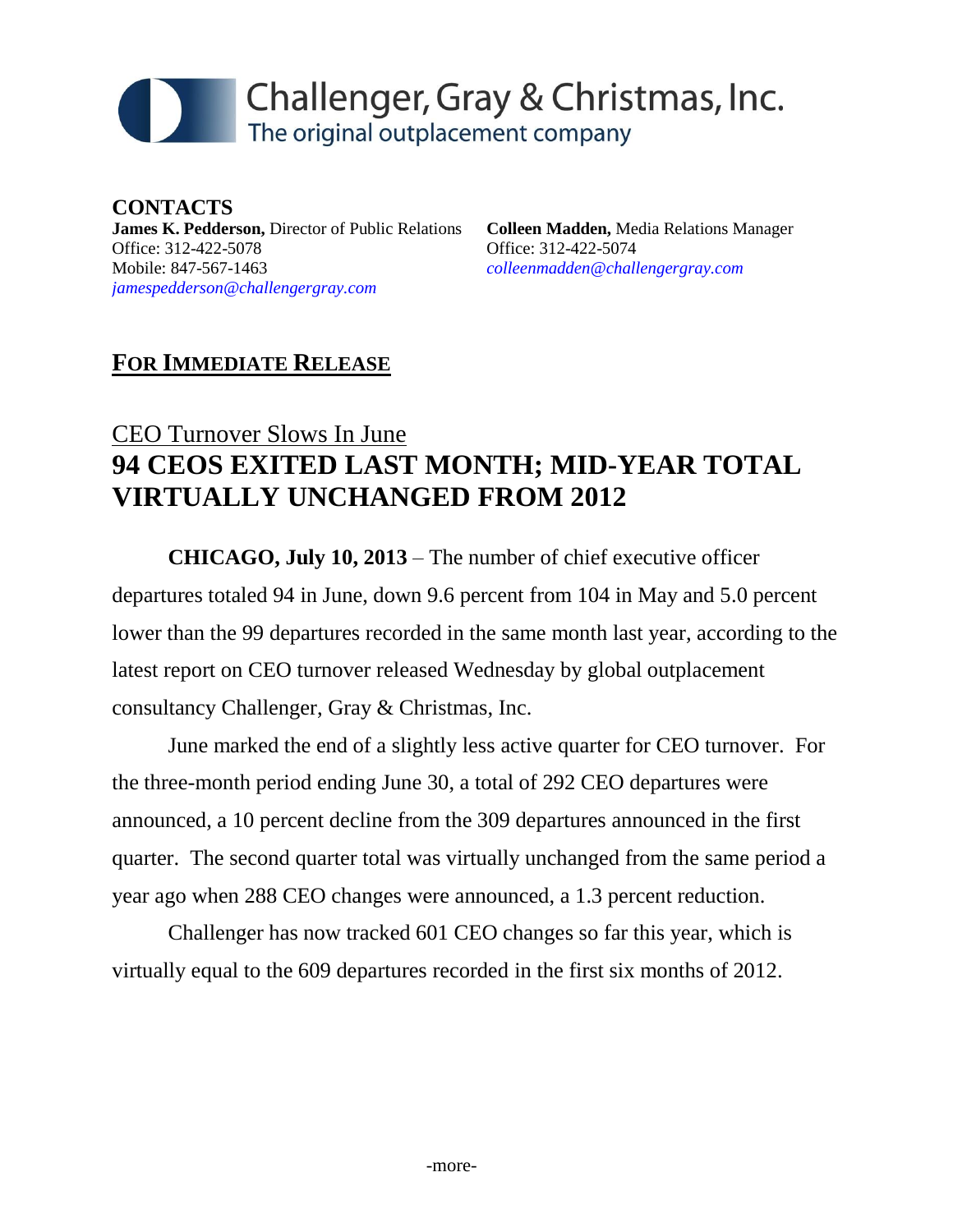For the year, health care continues to see the heaviest turnover. It leads all other sectors with 117 in 2013, including an industry-leading 24 in June. Of those 117 health care and medical device companies, 74 CEO changes came from hospitals and hospital systems.

"Changes resulting from health care reform law, coupled with sequestration, which are resulting in funding cuts and lower Medicare reimbursements, could be the catalyst for leadership changes," said John Challenger, chief executive officer of global outplacement and executive consulting firm Challenger, Gray & Christmas.

Despite the volatile landscape in the health care sector, CEO turnover is actually down 7.8 percent from a year ago, when 127 CEO changes among health care organizations were recorded as of June.

Government/non-profit entities announced 21 CEO changes last month, bringing the 6-month total to 78. The government/non-profit sector is the second highest industry in turnover so far this year, followed by the financial sector which has seen 73 CEO departures this year. Firms in the computer sector have seen 62 CEO changes in the first half of the year, with 8 in June.

Resignation continues to be the most cited reason for departures with 23 in June and 172 for the year. Retirement follows with 121, 22 of which in June. The number of chief executives stepping down, usually staying with the organization as chairman of the board, a director, or in some executive capacity, totals 111 so far this year, including 19 in June.

One notable CEO who stepped down amid bad publicity and falling revenue, yet retained his position as board chairman, was Micky Arison of Carnival Corp. He was replaced by long-time board member Arnold Donald.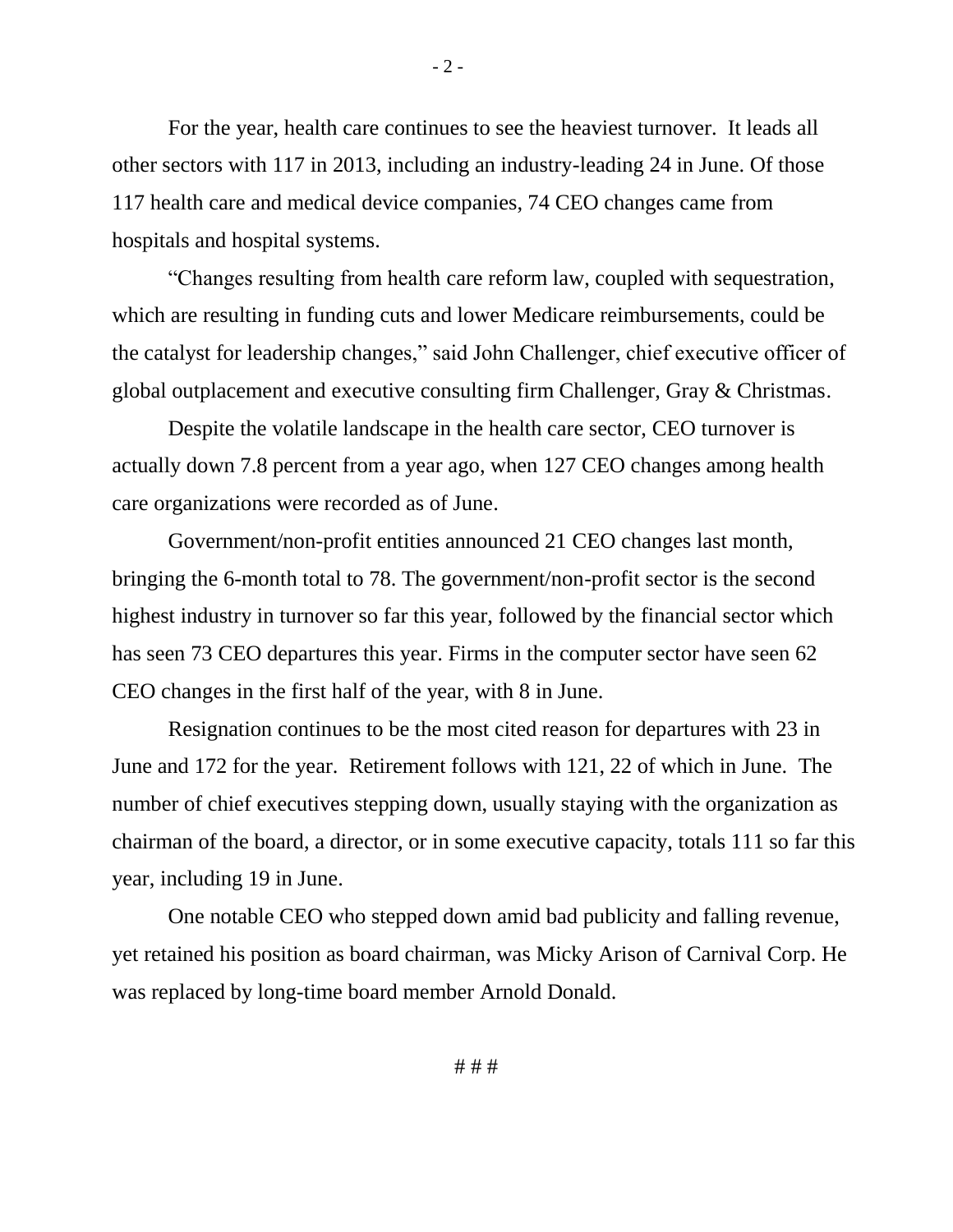#### **CHIEF EXECUTIVE DEPARTURES**

|                  | 2013 | 2012  | 2011  | 2010  | 2009  | 2008  | 2007  |
|------------------|------|-------|-------|-------|-------|-------|-------|
| <b>January</b>   | 113  | 123   | 96    | 89    | 113   | 134   | 114   |
| February         | 110  | 104   | 92    | 132   | 82    | 114   | 127   |
| <b>March</b>     | 86   | 94    | 99    | 119   | 114   | 123   | 103   |
| April            | 94   | 90    | 103   | 101   | 78    | 112   | 126   |
| <b>May</b>       | 104  | 99    | 103   | 125   | 115   | 115   | 144   |
| June             | 94   | 99    | 113   | 107   | 105   | 126   | 105   |
| <b>July</b>      |      | 83    | 104   | 88    | 126   | 124   | 88    |
| <b>August</b>    |      | 104   | 104   | 95    | 101   | 144   | 124   |
| <b>September</b> |      | 95    | 108   | 111   | 105   | 140   | 112   |
| October          |      | 108   | 91    | 81    | 89    | 125   | 96    |
| <b>November</b>  |      | 112   | 82    | 79    | 94    | 104   | 132   |
| <b>December</b>  |      | 103   | 83    | 107   | 105   | 123   | 85    |
| <b>TOTAL</b>     | 601  | 1,214 | 1,178 | 1,234 | 1,227 | 1,484 | 1,356 |

**Challenger, Gray & Christmas, Inc.©**

#### **CHIEF EXECUTIVE DEPARTURES Public vs. Private**

|         | 13-June        | <b>2013 YTD</b> | <b>2012 YTD</b> |
|---------|----------------|-----------------|-----------------|
| Private | x۱             | 483             | 477             |
| Public  | $\overline{4}$ | 118             | 132             |

**Copyright 2013 Challenger, Gray & Christmas, Inc.**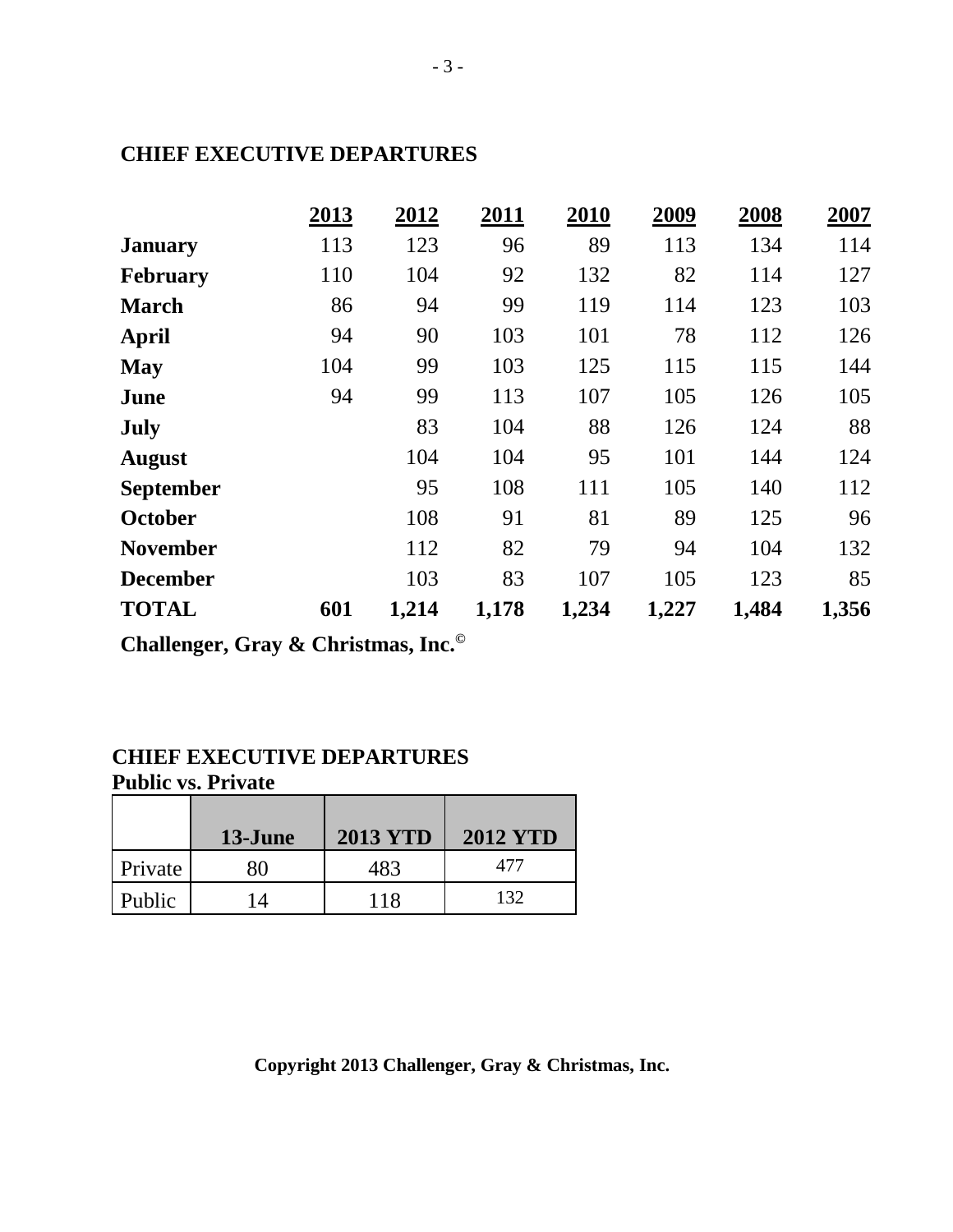### **CEO DEPARTURES By Industry**

|                             | $12-Jun$       | $13$ -May      | $13$ -Jun      | <b>12-YTD</b>  | <b>13-YTD</b>  |
|-----------------------------|----------------|----------------|----------------|----------------|----------------|
| Aerospace/Defense           | 4              |                | 1              | 8              |                |
| Apparel                     |                | 1              |                | $\overline{0}$ | 3              |
| Automotive                  | $\mathbf{1}$   | $\overline{2}$ | $\overline{2}$ | 5              | 8              |
| Chemical                    | 1              | 1              | 1              | $\overline{4}$ | $\overline{2}$ |
| Commodities                 | $\mathbf{1}$   |                |                | $\overline{2}$ | $\theta$       |
| Computer                    | 10             | 9              | 3              | 61             | 62             |
| Construction                | $\mathbf{1}$   | 1              | $\mathbf 1$    | 8              | 6              |
| <b>Consumer Products</b>    | $\overline{4}$ | 4              | $\mathbf 1$    | 15             | 12             |
| Electronics                 | $\overline{2}$ | $\overline{2}$ | $\overline{2}$ | 15             | 12             |
| Energy                      | $\overline{4}$ | 5              | $\overline{4}$ | 28             | 23             |
| Entertainment/Leisure       | 3              | 3              | $\overline{2}$ | 23             | 24             |
| Financial                   | 6              | 10             | 8              | 48             | 73             |
| Food                        |                | 5              | $\overline{2}$ | 13             | 23             |
| Government/Non-Profit       | 8              | 13             | 21             | 83             | 78             |
| <b>Health Care/Products</b> | 28             | 24             | 22             | 127            | 117            |
| <b>Industrial Goods</b>     | $\overline{2}$ | $\overline{4}$ | $\overline{4}$ | 15             | 18             |
| Insurance                   | 3              | 1              | $\overline{2}$ | 14             | 10             |
| Legal                       |                | 1              | 1              |                | $\overline{4}$ |
| Media                       | $\overline{2}$ | 3              | 3              | 18             | 15             |
| Pharmaceutical              | 3              | $\overline{4}$ |                | 25             | 17             |
| <b>Real Estate</b>          | 3              | 1              | 1              | 8              | 14             |
| Retail                      | $\overline{2}$ |                | $\overline{2}$ | 20             | 21             |
| Services                    | 5              | 3              | 5              | 35             | 21             |
| Telecommunications          | $\overline{2}$ | 3              | $\mathbf{1}$   | 8              | 12             |
| Transportation              | $\mathbf{1}$   | $\overline{2}$ | 3              | 17             | 13             |
| <b>Utility</b>              | 3              | $\mathbf 1$    | $\overline{2}$ | 9              | 6              |
| <b>TOTAL</b>                | 99             | 104            | 94             | 609            | 601            |

**Copyright 2013 Challenger, Gray & Christmas, Inc.**